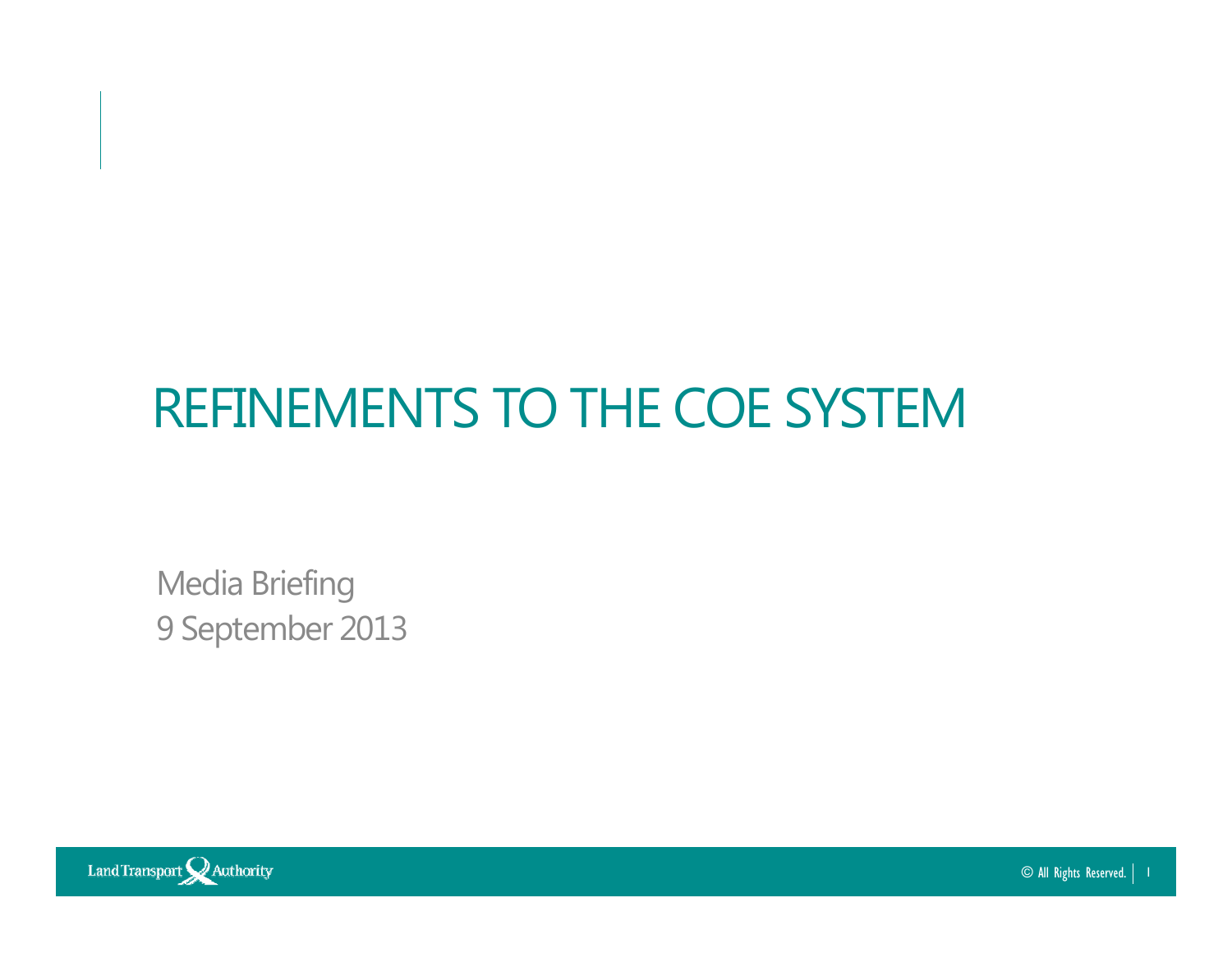# **Outline**

- 1. Public Consultation Exercise
- 2. Fundamentals of COE Framework
- 3. Categorising Cat A and Cat B Cars
- 4.Multiple Car Ownership
- 5. Other Suggestions
- 6. Conclusion

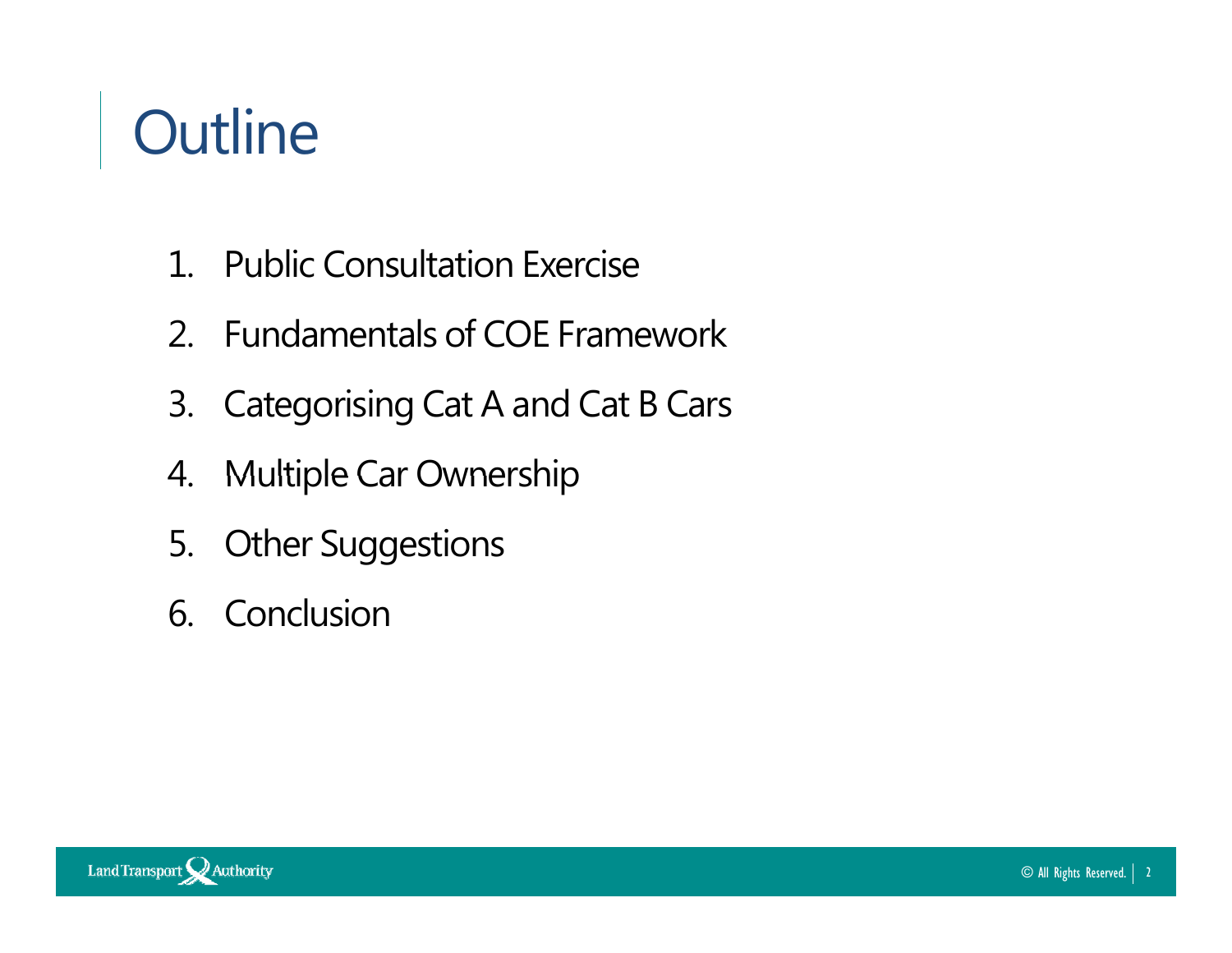### Public Consultation Exercise

- $\bullet$ LTA consulted the public from May to Jul
- $\bullet$  Consultation generated robust discussion with a diversity of views
- $\bullet$  Broad findings have been shared with some participants and the media on 26 Aug

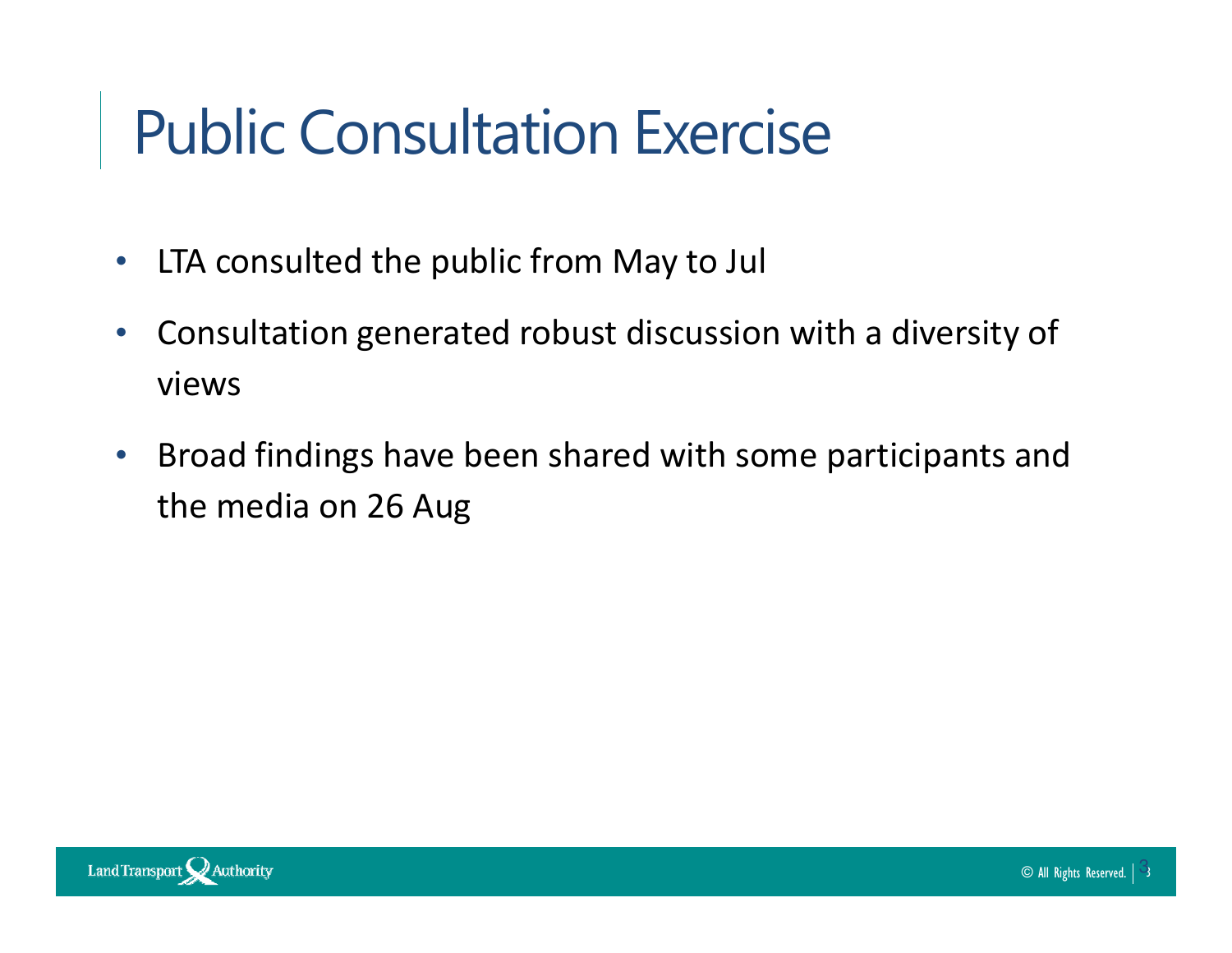### Fundamentals of COE Framework

- $\bullet$  Singaporeans understand the need to control car ownership through COE
- $\bullet$  Fundamentals of COE system are still relevant:
	- A car is not a necessity unlike housing, healthcare or education
	- $\bullet$ • Market-based approach is still the most appropriate way to allocate a<br>limited and non-basic resource
	- Consideration for some degree of social equity could be given, but the system should not be over-burdened with multiple objectives
	- There are other measures outside of the COE system that can address social equity

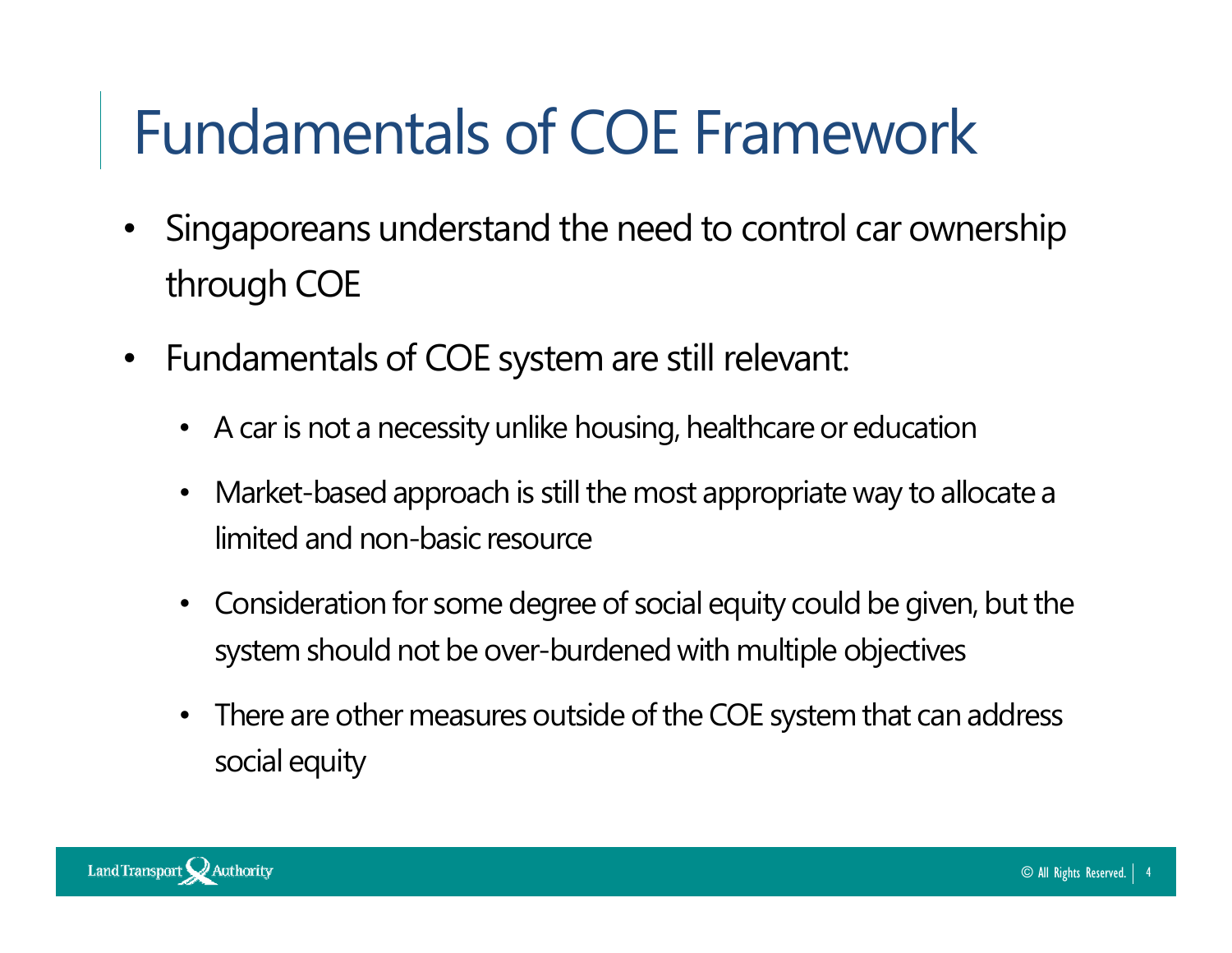$\bullet$  In recent years, premium car manufacturers have introduced new models of cars with smaller engine capacities, encroaching into Cat A

| Year | % of New Cat A Cars Registered<br>with $OMV > $20k$ |  |  |
|------|-----------------------------------------------------|--|--|
| 2010 | 23.6%                                               |  |  |
| 2011 | 47.3%                                               |  |  |
| 2012 | 56.2%                                               |  |  |

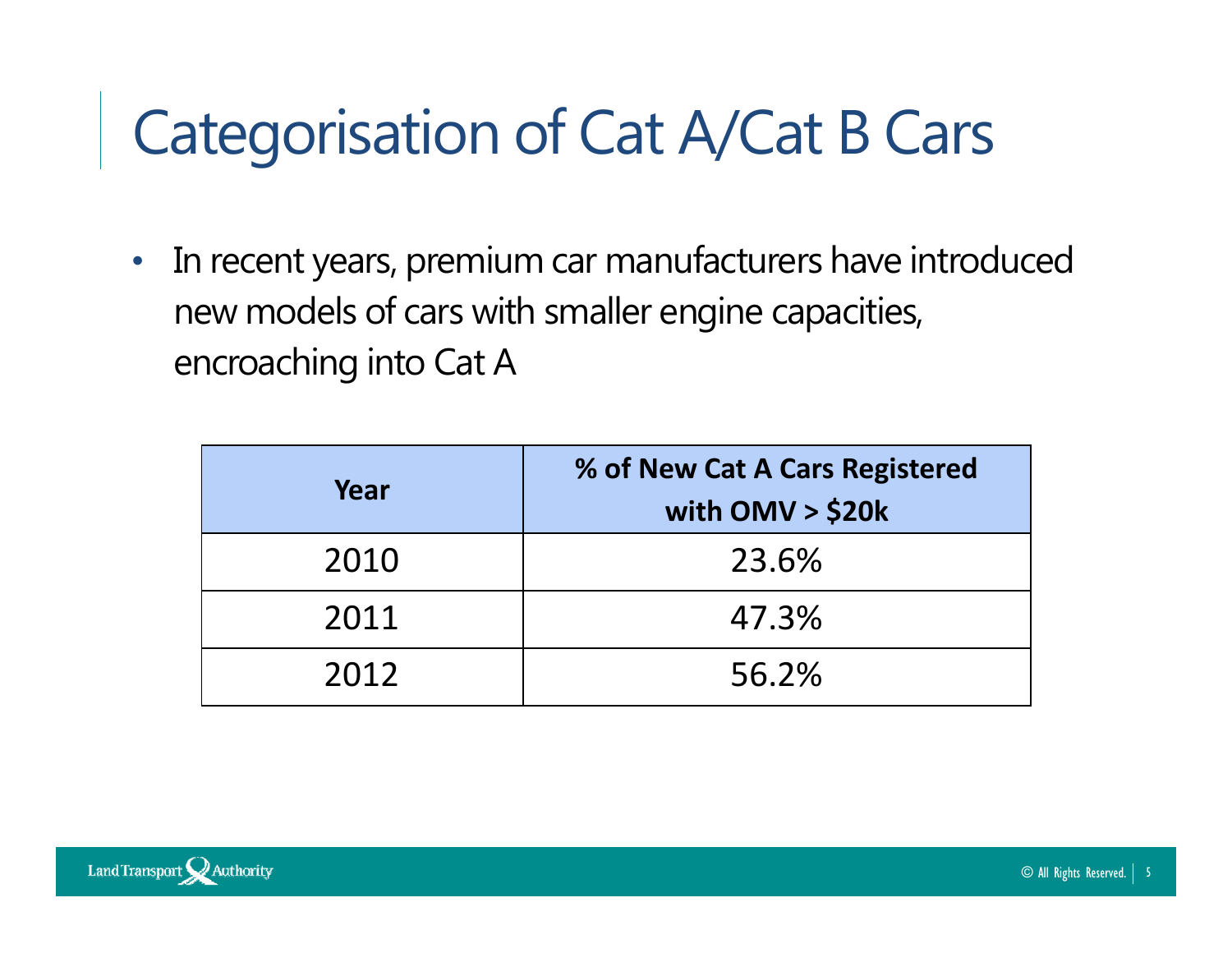$\bullet$  To better retain the original purpose of Cat A for mass-market cars, we will add a new engine power criterion of up to 97kW (130 brake horsepower) to the existing engine capacity threshold of up to 1,600cc

| <b>Category</b><br><b>Current</b> |                    | <b>Revised</b>                     |  |  |
|-----------------------------------|--------------------|------------------------------------|--|--|
| A                                 | 1,600cc &<br>below | Up to 1,600cc and<br>97kW (130bhp) |  |  |
| B                                 | 1,601cc &<br>above | Above 1,600cc or<br>97kW (130bhp)  |  |  |

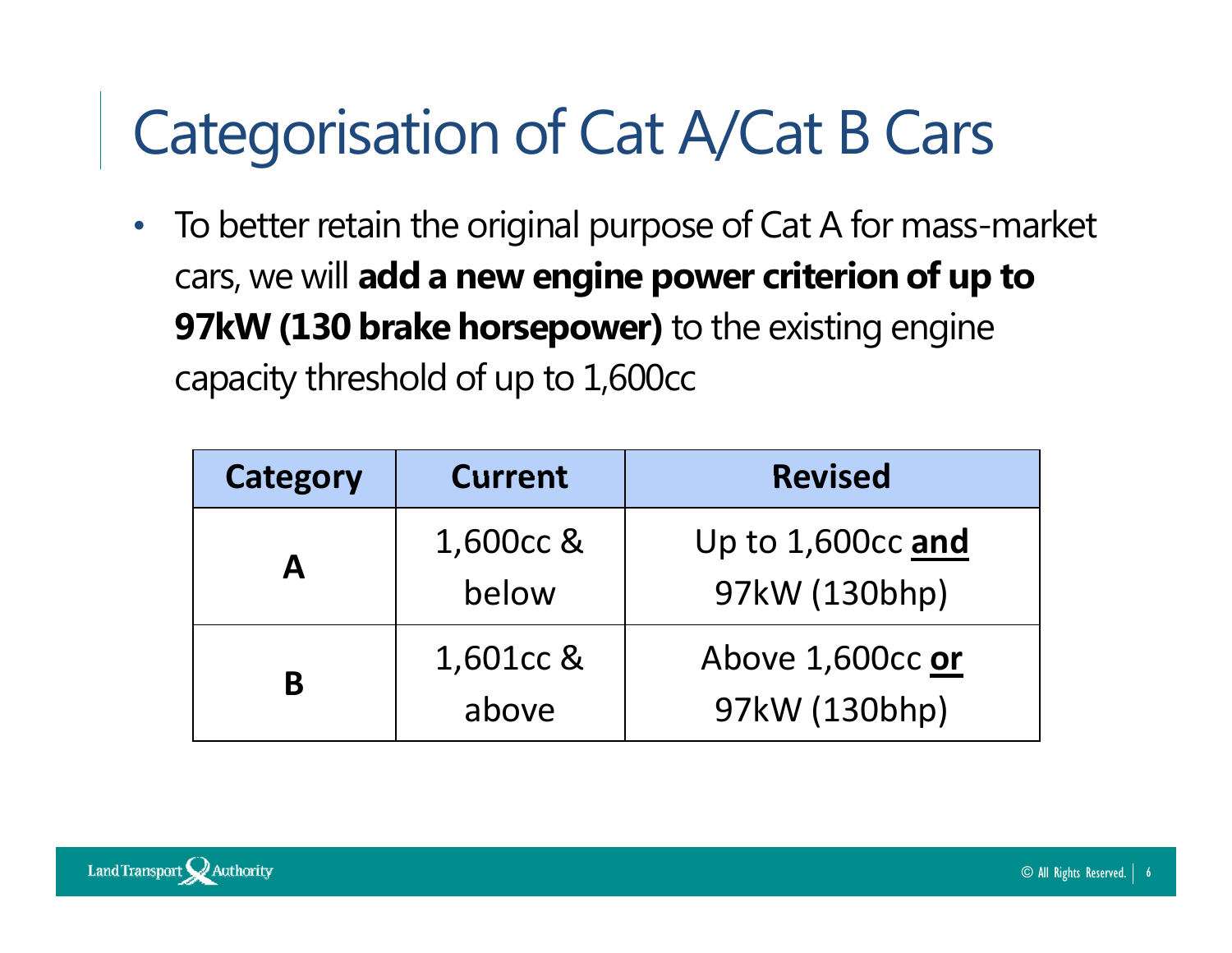- $\bullet$  Implementation timeline:
	- • To allow car buyers and industry time to adjust, this new categorisation will apply for cars registered using **COEs** obtained from the first COE bidding exercise in Feb2014 onwards

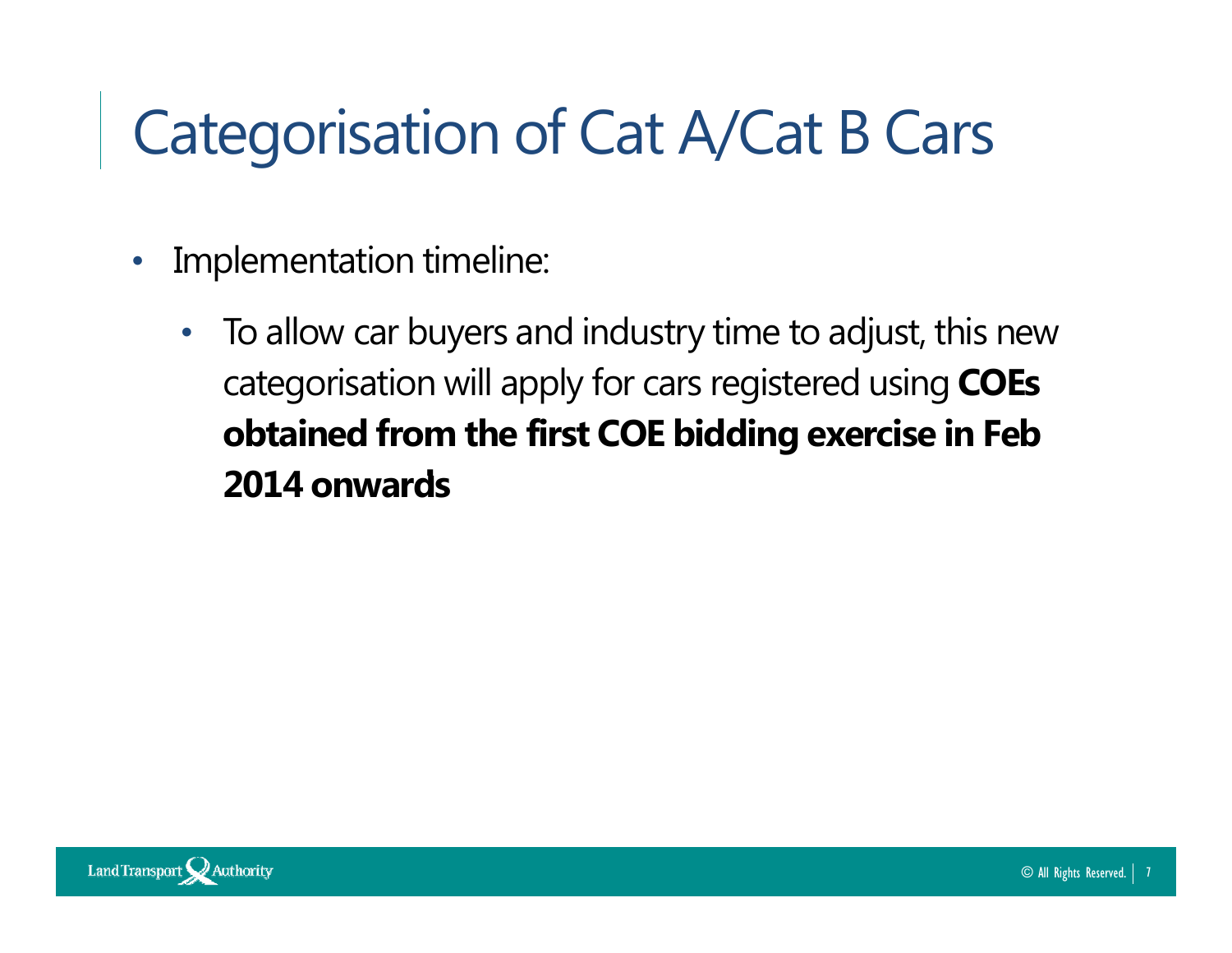- $\bullet$  Had the additional criterion been applied in 2012, almost 50% of Cat A cars would have moved into Cat B
- Criteria will be reviewed every few years to keep pace with longer-term market trends and technology improvements

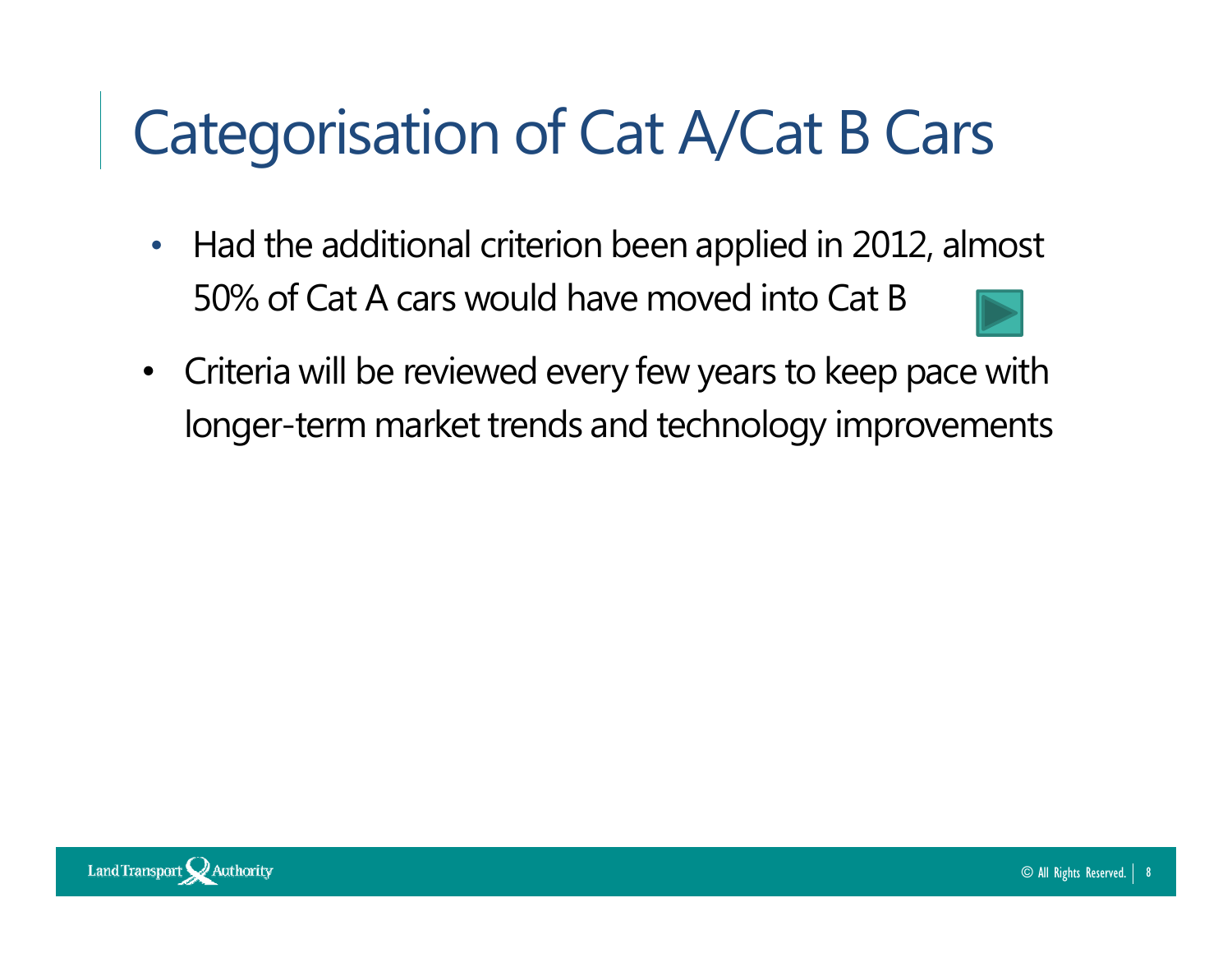#### Why not use Open Market Value (OMV) to categorise?

- $\bullet$  OMV can fluctuate significantly – same car model can be in Cat A and Cat B at different times due to exchange rate and car specification changes
- We need a good proxy for car value that is consistent and easy to understand and implement
- Engine capacity had been good proxy; addition of engine power will improve upon this proxy

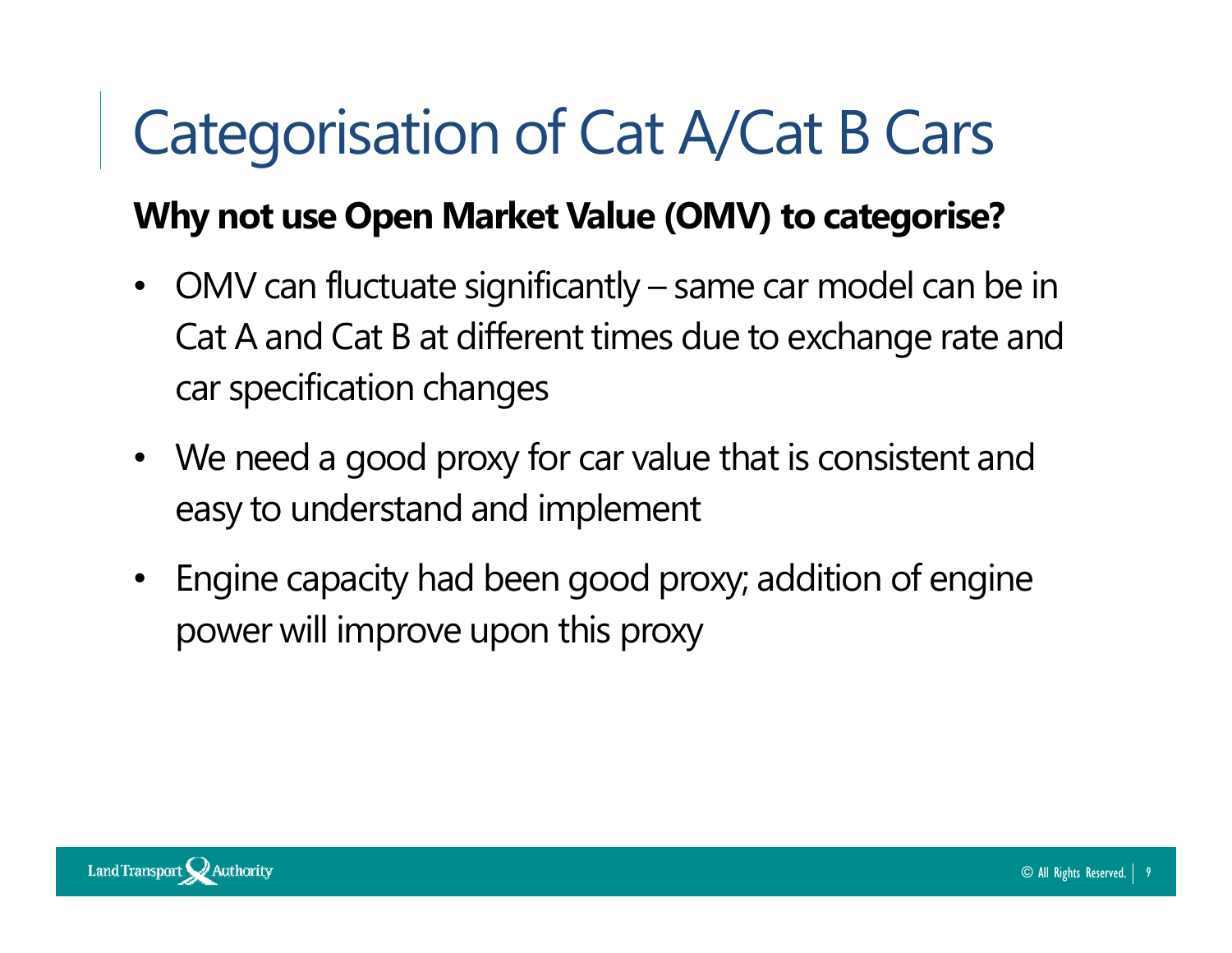# Multiple Car Ownership

- • Imposing a surcharge on multiple car ownership was a popular suggestion in the online survey
- • However, subsequent focus group discussions found no agreement on design or implementation
- $\bullet$  Various loopholes were identified, e.g. registering second car in name of relative, or registering under a different address
- $\bullet$  Some were concerned about fairness and the signal it sends against our meritocratic system
- $\bullet$ LTA will not implement a multiple car surcharge, and will instead leverage further on other measures outside of COE system, such as tiered vehicle taxes, to further address social equity

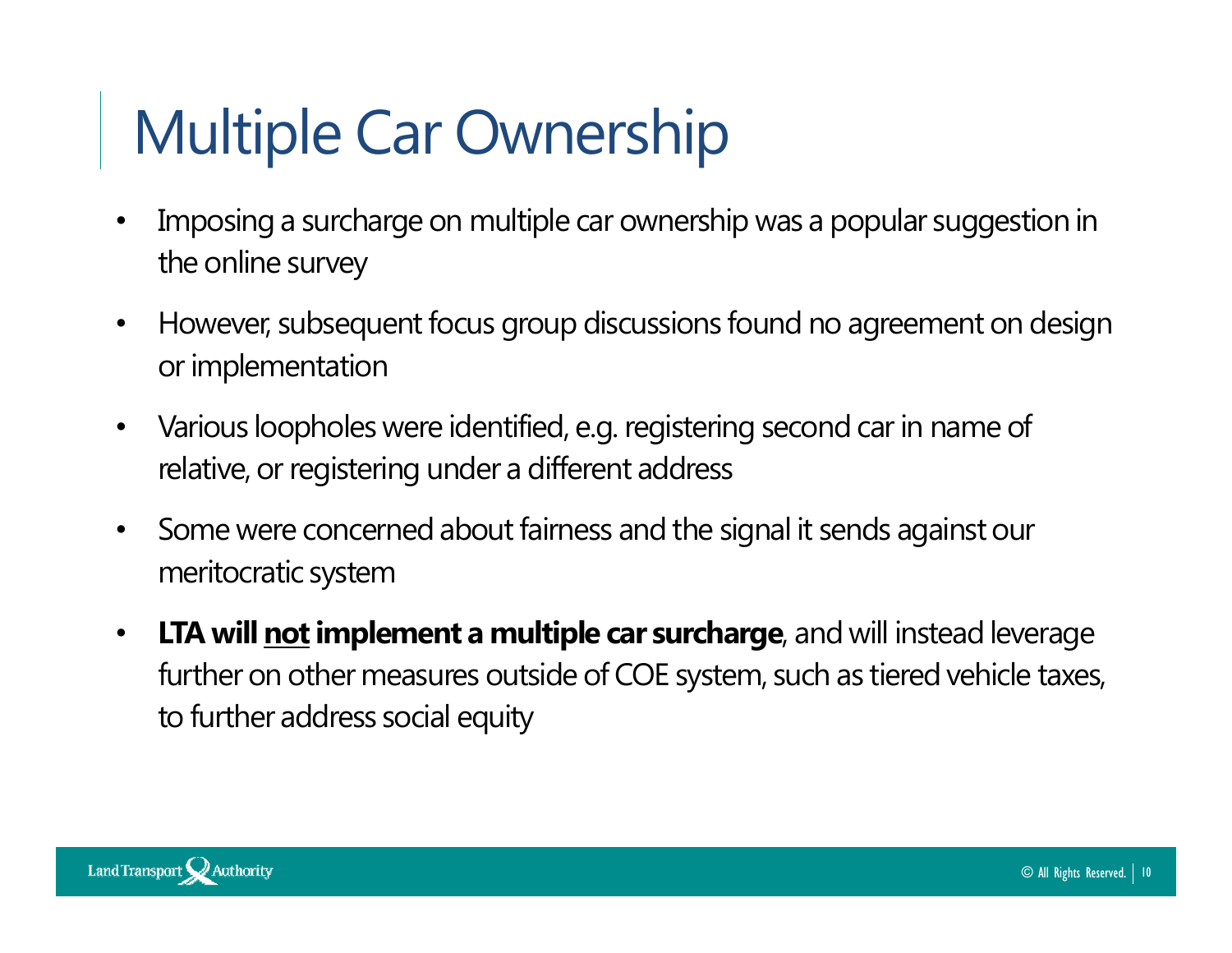### **Other Suggestions**

- In the course of the consultation, issues of a Pay-As-You-Bid (PAYB) auction system and banning dealers from bidding for COEs were frequently raised
- We are mindful of changes that would make COE bidding more inefficient and inconvenient for buyers, without necessarily changing outcomes
- LTA will <u>not</u> make any changes in these areas

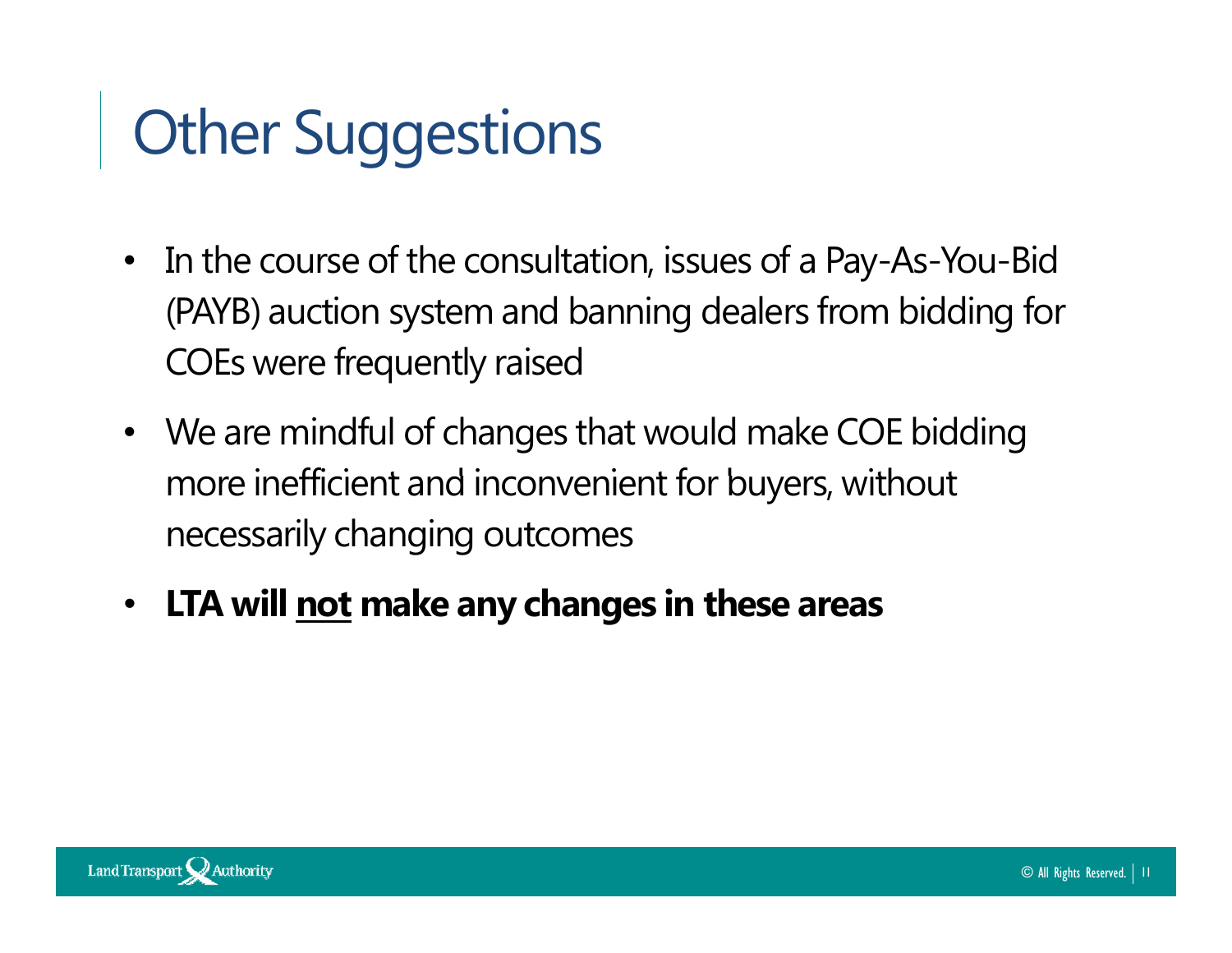### Implementing a PAYB Auction System

- Experts in auction theory explained that the current system does not encourage aggressive bidding
	- Risk paying more than what one is actually willing to pay, or risk forfeiting the deposit
	- Best strategy is to bid at one's true value; no need to hide one's willingness to pay and monitor bidding
- And that in open PAYB, the price outcome is likely to be similar to under current system
	- Makes the bidding process more burdensome but not likely to lead to lower successful COE prices

[See next presentation on COE bidding]

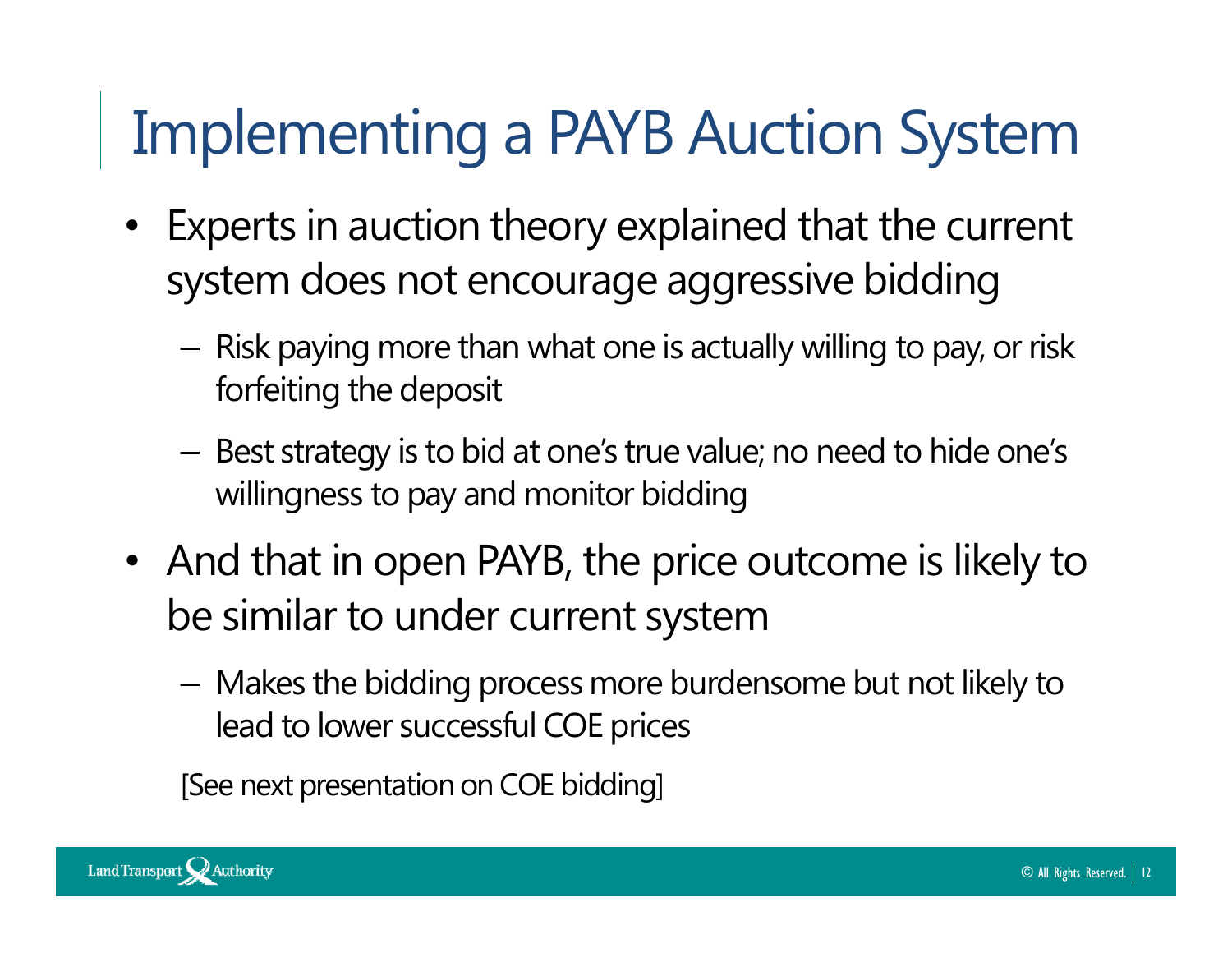### Banning Dealers from Bidding

- • Mixed public feedback
	- $-$  Substantial proportion (~45%) of survey respondents from an earlier survey were against banning dealers from bidding
	- $-$  Some preferred the convenience of dealers bidding for them
	- Others pointed out that it would be impossible to prevent people from getting dealers to bid for them by proxy
	- $-$  COE bid price is ultimately dependent on buyers' willingness to pay

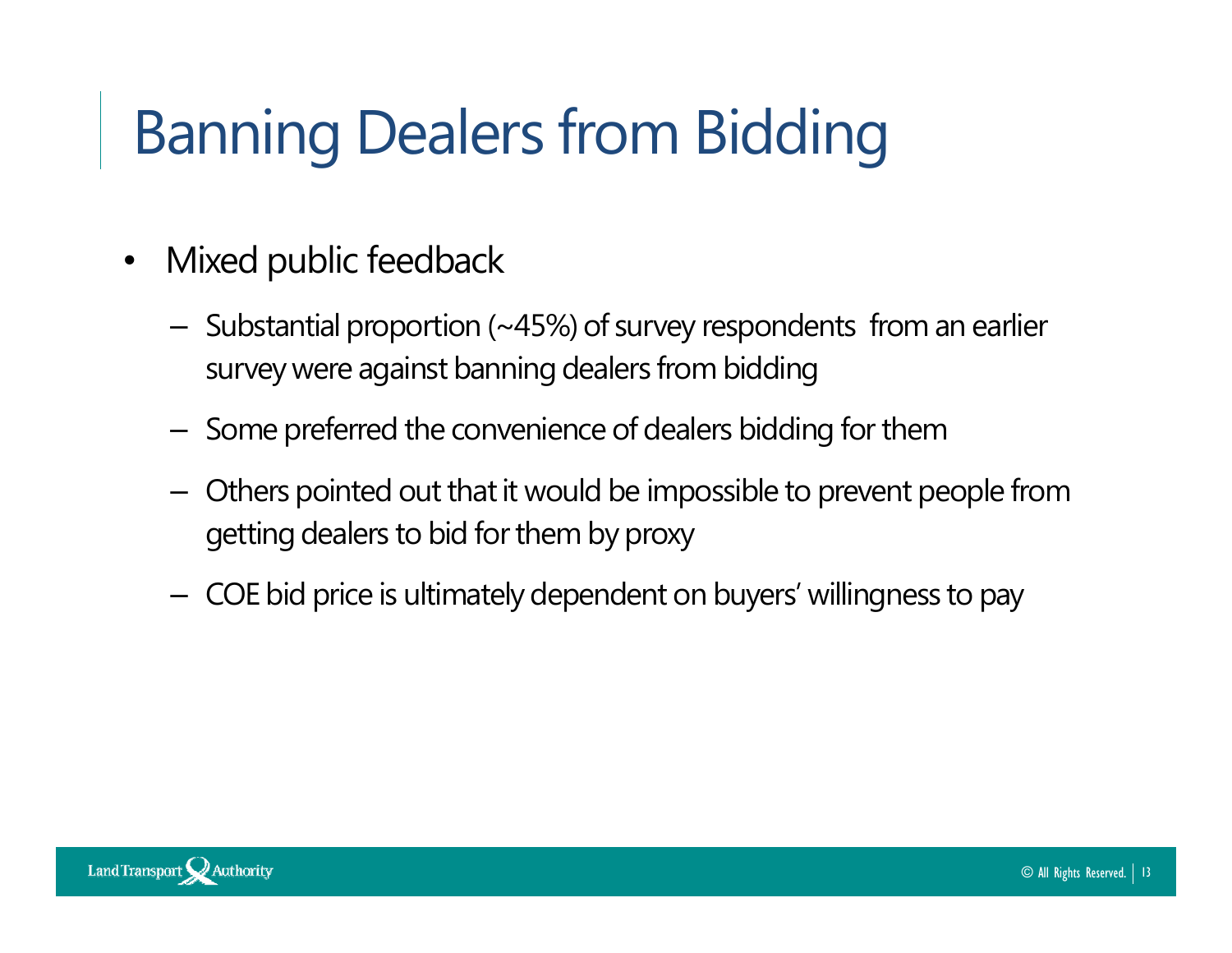# A More Stable COE Supply

- •Suggestions to stabilise COE supply also received
- • Under current system, latest quota is largely determined by deregistrations of previous 6 months
- De-registrations fundamentally uncertain; fixed quota may mean
	- •Too many vehicles added at times of low de-registrations
	- $\bullet$ Too few COEs released when many owners want to replace their cars
- LTA will study ways to smoothen COE supply, e.g. putting aside some supply from the upturn in COE supply from deregistrations in next few years, and saving it for the future when supply becomes tighter

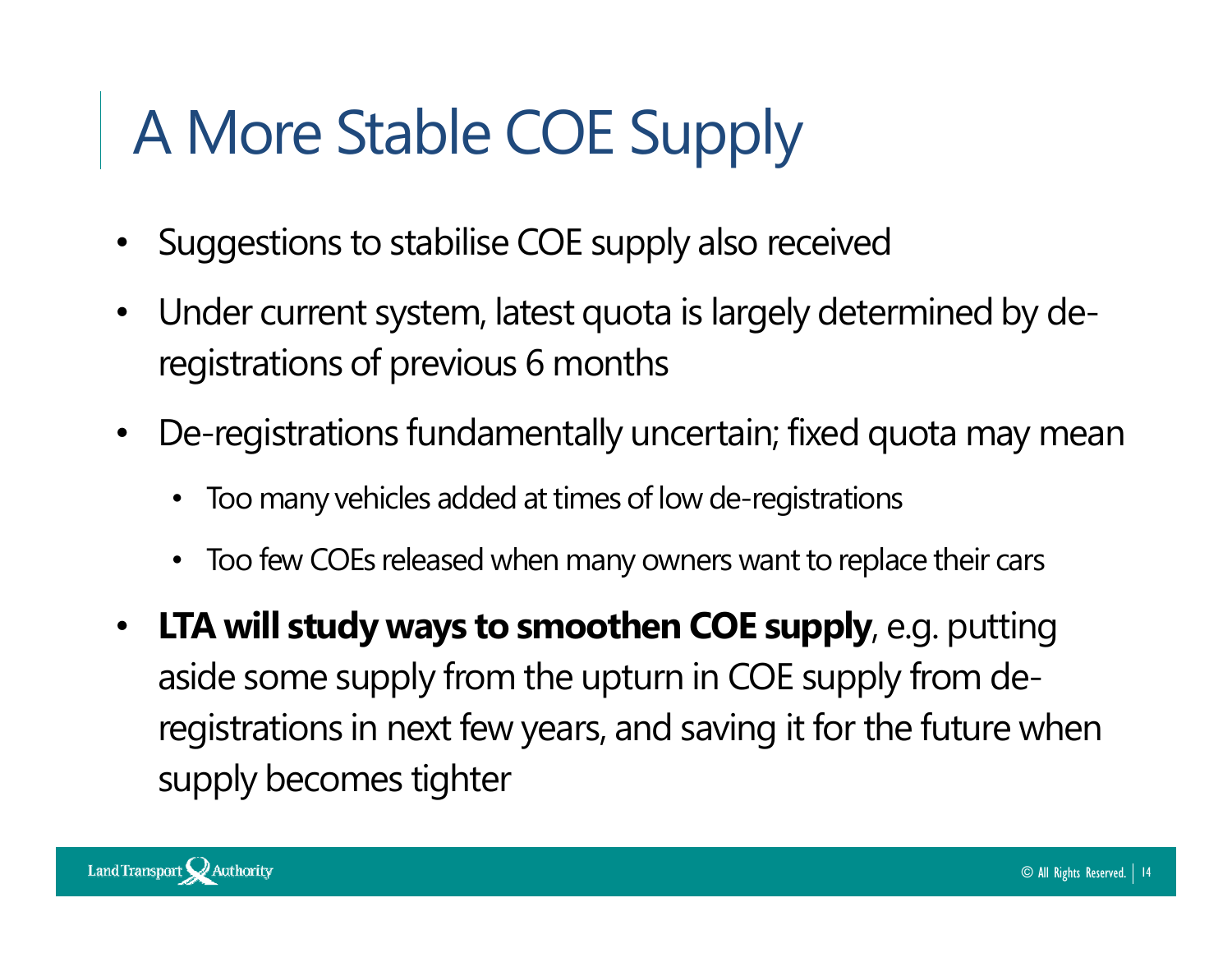### **Conclusion**

- $\bullet$  COE system remains fundamentally a sound policy for managing vehicle population
- •COE system should remain market-based
- Improving mobility lies not in a high level of car ownership but in investing heavily in public transport system, and improving taxi services

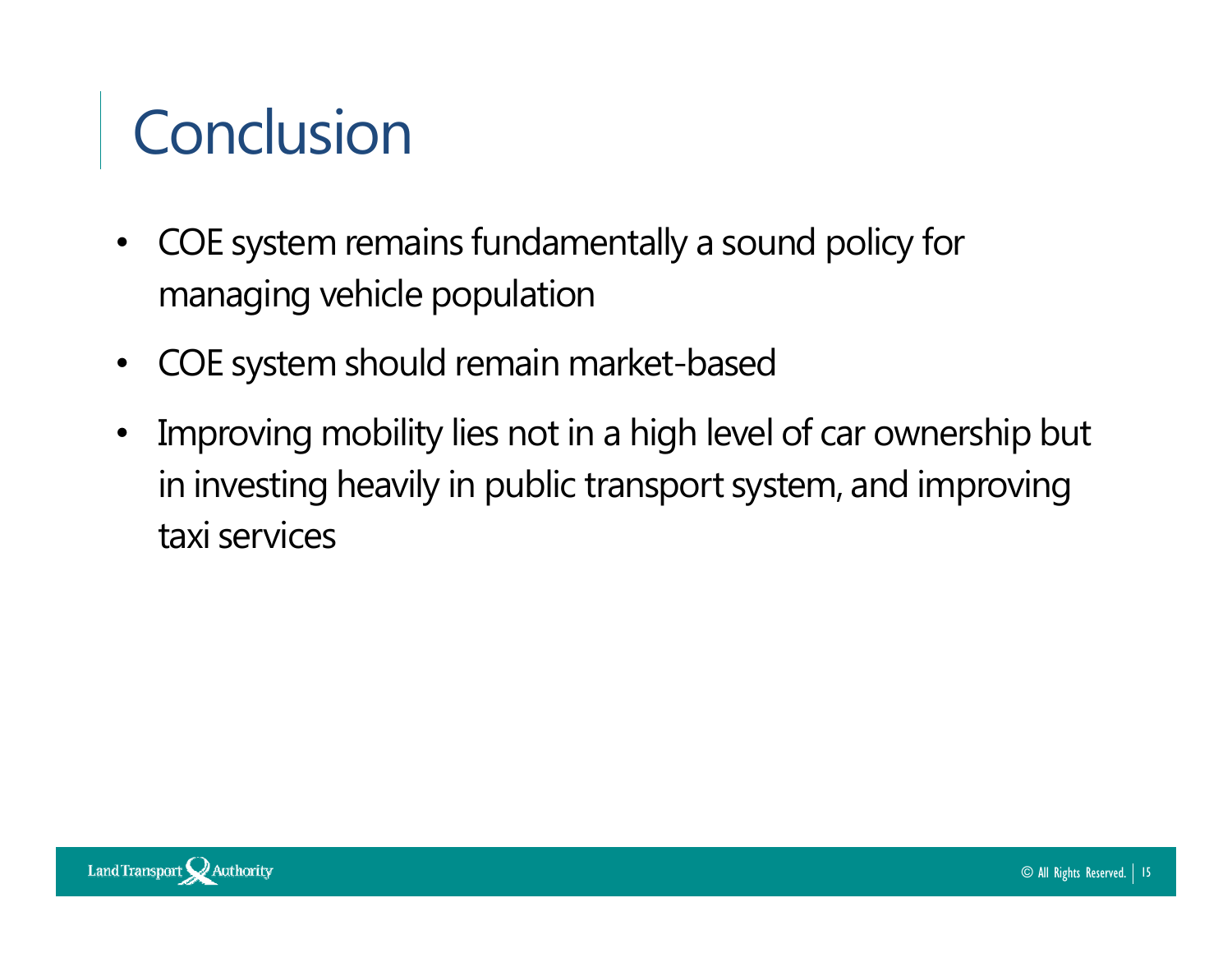



© All Rights Reserved. <sup>16</sup>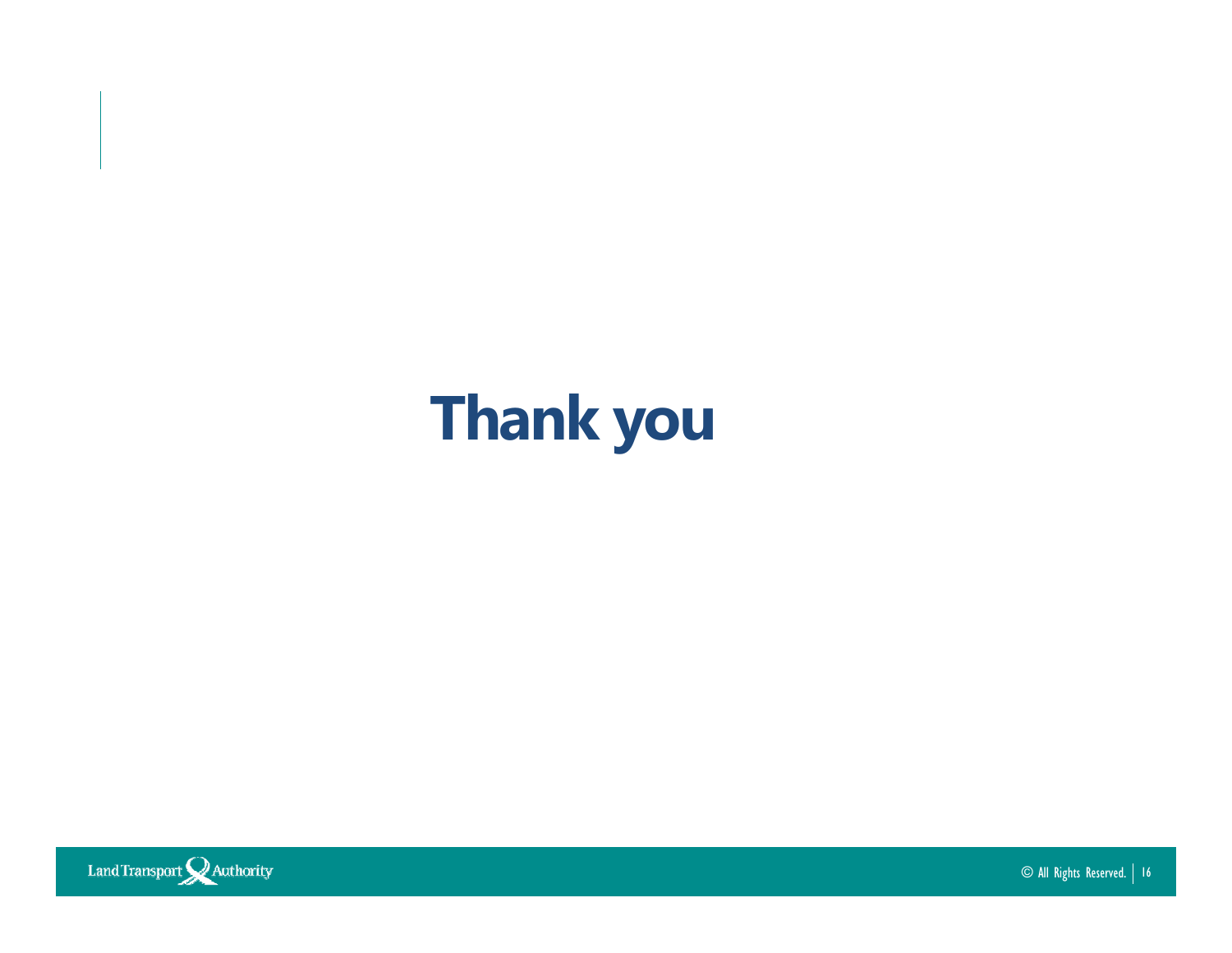### 2012 car models which would have been moved to Cat B under new categorisation criteria

| <b>Make</b>   | <b>Model</b>        | Avg. Engine   | Avg. Engine |     | Avg. OMV |
|---------------|---------------------|---------------|-------------|-----|----------|
|               |                     | Capacity (cc) | Power       |     | (S\$)    |
|               |                     |               | kW          | bhp |          |
| Lotus         | <b>ELISE</b>        | 1,598         | 100         | 134 | \$43,556 |
| Mazda         | RX <sub>8</sub>     | 1,308         | 158         | 212 | \$38,935 |
| Volvo         | V60                 | 1,596         | 132         | 177 | \$37,705 |
| Volvo         | <b>S80</b>          | 1,596         | 132         | 177 | \$36,746 |
| Peugeot       | <b>RCZ</b>          | 1,598         | 123         | 164 | \$34,654 |
| Fiat          | 500 ABARTH          | 1,368         | 132         | 177 | \$34,568 |
| Citroen       | DS5                 | 1,598         | 115         | 154 | \$33,569 |
| Audi          | <b>A1 S-TRONIC</b>  | 1,390         | 136         | 182 | \$33,185 |
| Volvo         | S60                 | 1,596         | 132         | 177 | \$32,088 |
| Volkswagen    | <b>TIGUAN</b>       | 1,390         | 110         | 148 | \$30,770 |
| Volkswagen    | GOLF                | 1,390         | 118         | 158 | \$29,459 |
| Volkswagen    | <b>TOURAN SPORT</b> | 1,390         | 125         | 168 | \$29,179 |
| Mini          | <b>COOPER S</b>     | 1,598         | 135         | 182 | \$28,979 |
| Mercedes-Benz | C180                | 1,596         | 115         | 154 | \$28,977 |
| <b>BMW</b>    | 118i                | 1,598         | 125         | 168 | \$28,863 |
| Peugeot       | 5008                | 1,598         | 115         | 154 | \$28,802 |
| Peugeot       | 508                 | 1,598         | 115         | 154 | \$28,634 |
| Citroen       | DS4                 | 1,598         | 118         | 158 | \$27,084 |
| Opel          | ASTRA 1.6           | 1,598         | 132         | 177 | \$26,231 |
| Citroen       | C <sub>5</sub>      | 1,598         | 115         | 154 | \$25,940 |
| <b>BMW</b>    | 116i                | 1,598         | 100         | 134 | \$25,460 |
| Volkswagen    | <b>SCIROCCO</b>     | 1,390         | 118         | 158 | \$25,344 |
| Alfa Romeo    | <b>GIULIETTA</b>    | 1,368         | 125         | 168 | \$25,329 |
| Mercedes-Benz | <b>B200</b>         | 1,595         | 115         | 154 | \$25,308 |
| Opel          | ZAFIRA TOURER       | 1,362         | 103         | 138 | \$25,002 |